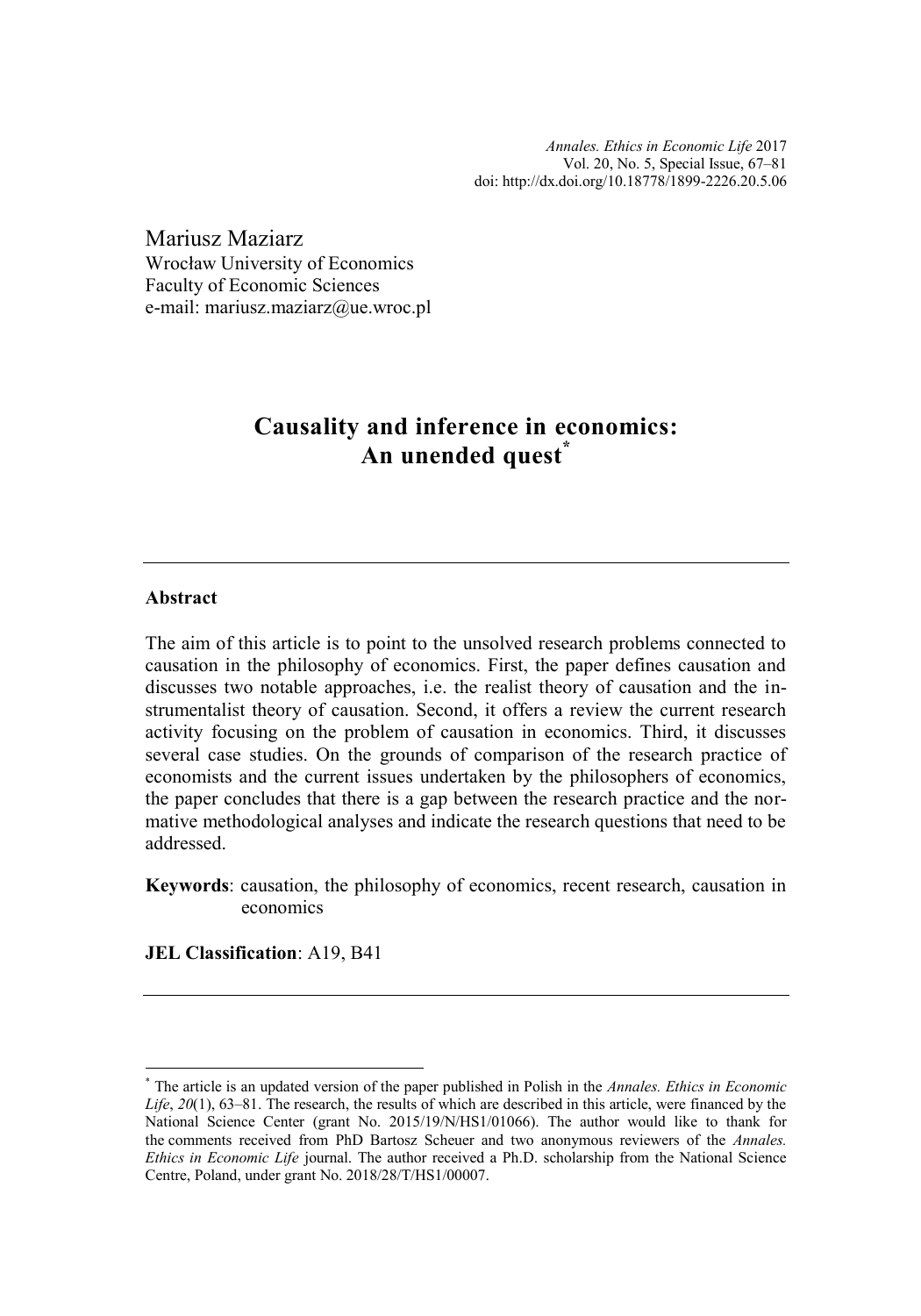# **1. Introduction**

The goal of the article is to present the latest research on causality in the philosophy of economics, and a comparison of these with the research practice of economists and the formulation of research problems that have yet to be resolved. In the first part, an attempt is made to briefly present the concept of causal relation (ontology of causality) and answer the question of how it can be known (epistemology of causality). Causality is discussed in the light of the two popular paradigms of the philosophy of science: scientific realism and instrumentalism.

The second part of the article (in section 3) presents the results of the latest research on the problem of causality in the philosophy of economics. Next (in section 4), an analysis of selected case studies with the aim of presenting examples to support the thesis that there is a gap between the issues analyzed based on philosophy and methodology of economics, and the problems encountered by economists during research. The final section contains the conclusions from the comparison of the research practice of economists and problems related to the issues in ontology and epistemology of causality undertaken in the contemporary philosophy of economics. In addition, research problems have been formulated that have not yet been taken up in the literature on the subject, and their analysis from a methodological perspective seems necessary. First, the literature review of the subject brought to light the lack of methodological research devoted to the description of the methods used by the economists. Second, apart from the glorious exception of Granger causality tests, no research has been undertaken on philosophical assumptions concerning economic reality, and the nature of causal relationships that triggers the applied research methods and their grounding in the philosophical theories of causality. Third, the contemporary reflection by the philosophers of economics over the problems of ontology and epistemology of causality in modern economics has a limited possibility for economists to apply in research practice.

# **2. Theoretical approaches to the problem of causality**

The term causal realism is used to refer to the view that cause-effect relationships exist in the world, outside the cognitive entity. Such an existence is well understood by one of the heroes of the stories written by Milne: when asked by Winnie the Pooh for the North Pole, Christopher Robin responds: "is just a thing that you discover" (Milne, 1988, p. 111; cf. Maziarz, 2013, pp. 27–38). Realists (causal) argue that a causal relation between X and Y exists if and only if there are causal mechanisms linking  $X$  to  $Y$ . Little (1991, p. 15) defines the concept of causal mechanism in social sciences as "a sequence of events, conditions, and processes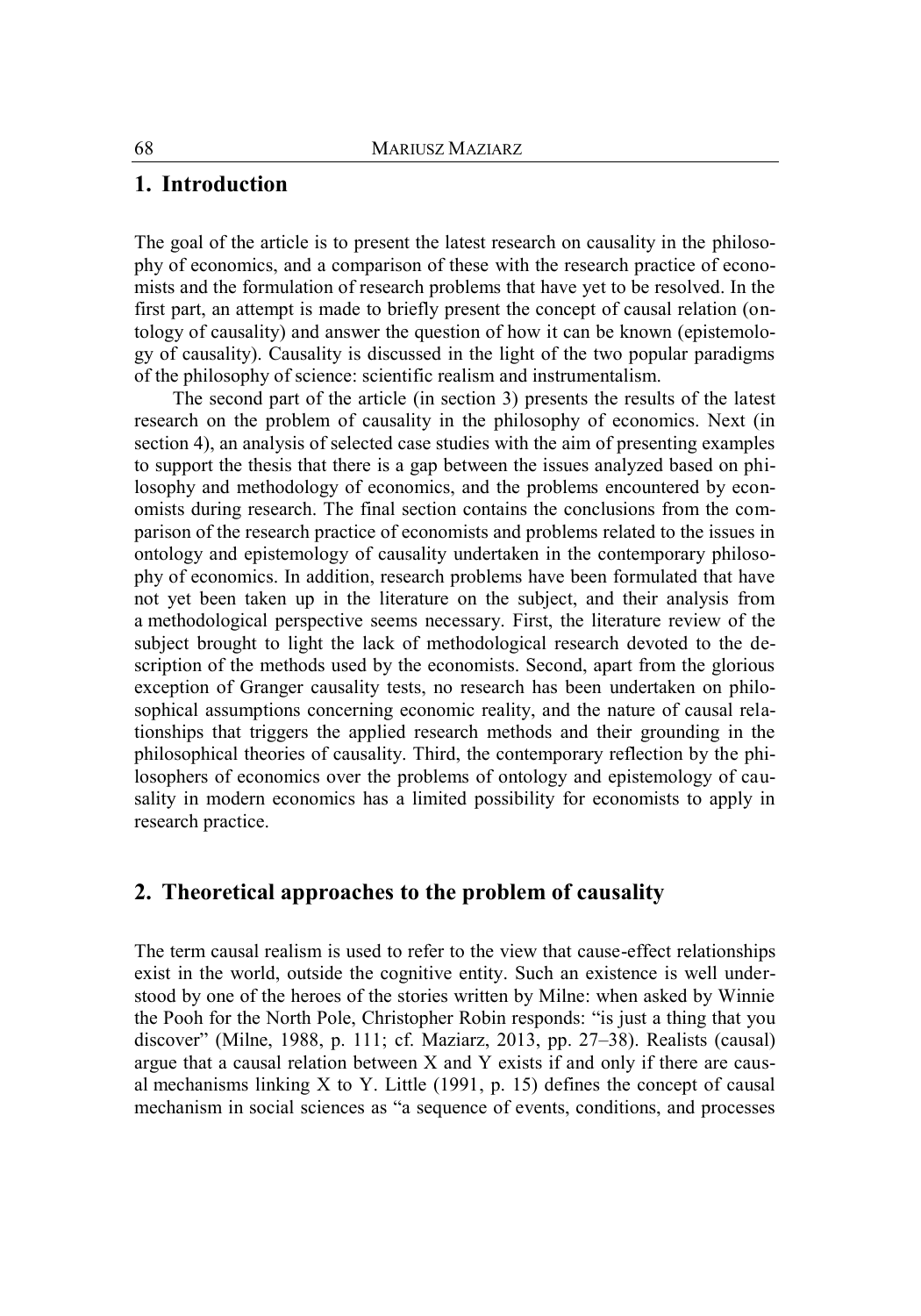leading from the explanans to the explanandum." Causal realism proposes that empirical evidence of causality be extended to the analysis of the mechanism of the postulated relation between cause and effect (Lewis-Beck, 2003, p. 100).

The second of the opposite ways of understanding the cause-effect relation is to identify the causal relation with regularity. Advocates of Hume's views, opposed to the view described above, believe that reality is not causal. The outside world simply "is" (Williamson, 2009). Therefore, causal relations are identified by them with empirical regularities, i.e. a correlation, model or causal graph.

It is worth noting that the following description of the theoretical approaches of causality certainly does not exhaust this wide subject. The philosophers and scientists have contemplated causality and causal relations from the very beginning of the philosophy itself (Beebee, 2009). Many definitions of the concept have been proposed throughout history but none has been widely accepted (Granger, 1980). Cartwright (2006), a philosopher of science at the London School of Economics, who points out that "each author of any definition argues that his definition is informative".

#### **2.1. The realistic approach**

The basic assumption of causal realism is to recognize that causality exists, in reality (Esfeld, 2011), and causal relations are not only an illusion noticed by the observer due to the temporal sequence of events, as Hume believed. Such an approach to the phenomenon of causality by causal realism means that it cannot be reduced to other manifestations of reality, such as the deterministic or probabilistic regularity of two phenomena.

Hence, causal realism presupposes the existence in the outside world of something that can be called a causal relation independent of the knowing mind. It is worth paying attention to the central role of causality in the reality that is the subject of research by scientists, which, for example, for Bhaskar (1997) was the essence of the studied phenomena. The second important feature of the causal relations, in accordance with the view presented here, is the existence of a certain type of necessity, e.g., the occurrence of A causes the occurrence of B (Chakravartty, 2014). This view has recently been eased due to the return of interest of science philosophers in exact sciences (such as physics, which operates on deterministic causal laws) to social sciences, where the issue of indeterminacy has been resolved by changing the way of understanding causal laws; these were found to be valid in the model and adding "ceteris paribus", meaning that the veracity of the sentence stating the existence of a causal relation held only when other factors remained unchanged. On the other hand, Cartwright (2006) advocated an understanding of causal laws as a tendency (*capacity*). For example, according to this interpretation, the law of demand expresses a tendency to decrease the need for the considered good when its price increases.

What is this necessity or inclination? Glennan points out that the answer to the above question is to indicate the mechanism, or system or process, which consists of many parts, i.e., reactions between the parts of the mechanism contributing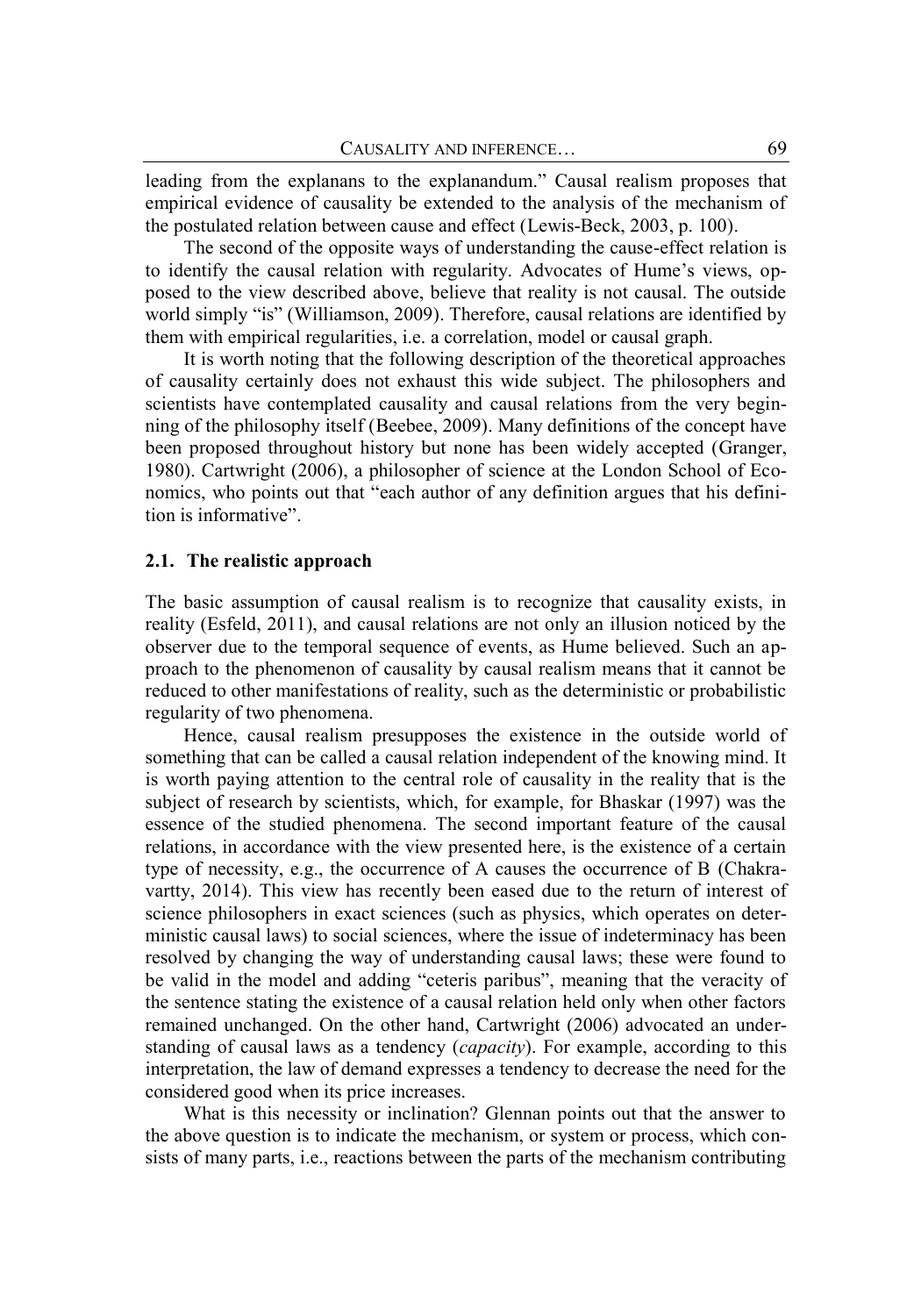to the stability and overlapping relations between the events analyzed. From his work on the analysis of philosophical research in causality relations, Glennan concluded, "discovering a mechanism is a gold standard for establishing and explaining causal connections" (Glennan, 2009).

According to Kistler (2006), the discovery of the universal dependence is insufficient to claim that the analyzed relation is causal. It results, among others from the fact that universal generalizations can be accidental. Therefore, Kistler argues that a full understanding of the law describing the mechanism of interaction between two phenomena (events) is necessary to state that the analyzed relation is causal.

In research practice, the discovery of the causative mechanism explaining the analyzed phenomenon is reduced to the analysis of lower levels of reality (Hardt, 2013), i.e. theories describing more specific issues. For example, learning about the theory of gravity, or the mechanism of interaction between two bodies, allows us one to recognize that the attraction process is causative, and is not so-called, pseudo-process, as in the case of the shifting shadow of a tree during the day (Kistler, 2006).

In summary, the study of causal phenomena in light of a realistic approach can be equated with the analysis of the interaction between two processes. In the case when the analyzed relation can be described by laws due to the recognition of mechanisms linking events A and B, it can be assumed that the relation is causal.

#### **2.2. The instrumentalist approach**

Other philosophers strongly opposed the real existence of causal relations. Many philosophers and scientists during the period when logical positivism was the most respected philosophy of science, professed the views expressed later by Bertrand Russell, who recognized causality as a relic of a past era that survived, like the monarchy, solely because it did no harm (Chakravartty, 2014).

One of the most famous sceptics was David Hume. This eighteenth-century historian, who also dealt with the philosophy and methodology of social sciences, believed that the human mind was incapable of knowing the causal relation. Instead of observing such a relation, you can only see event A and the following event B. Hume (1739) justified his view by the fact that an observer can experience only one phenomenon at a given time. Since the relation between cause and effect connects two moments on the time continuum, it is impossible to get to know directly.

Hoover (2006) illustrates the analysis carried out by Hume as an example of a game of billiards: the ball A hits the ball B and causes it to move. What conclusions does the eighteenth-century historian and philosopher draw from observing such an event? First, causality is asymmetrical, which means that if A causes B, B does not cause A. From this premise, Hume deduced that the effect must precede the cause in time. Secondly, he believed that the causes were effective, which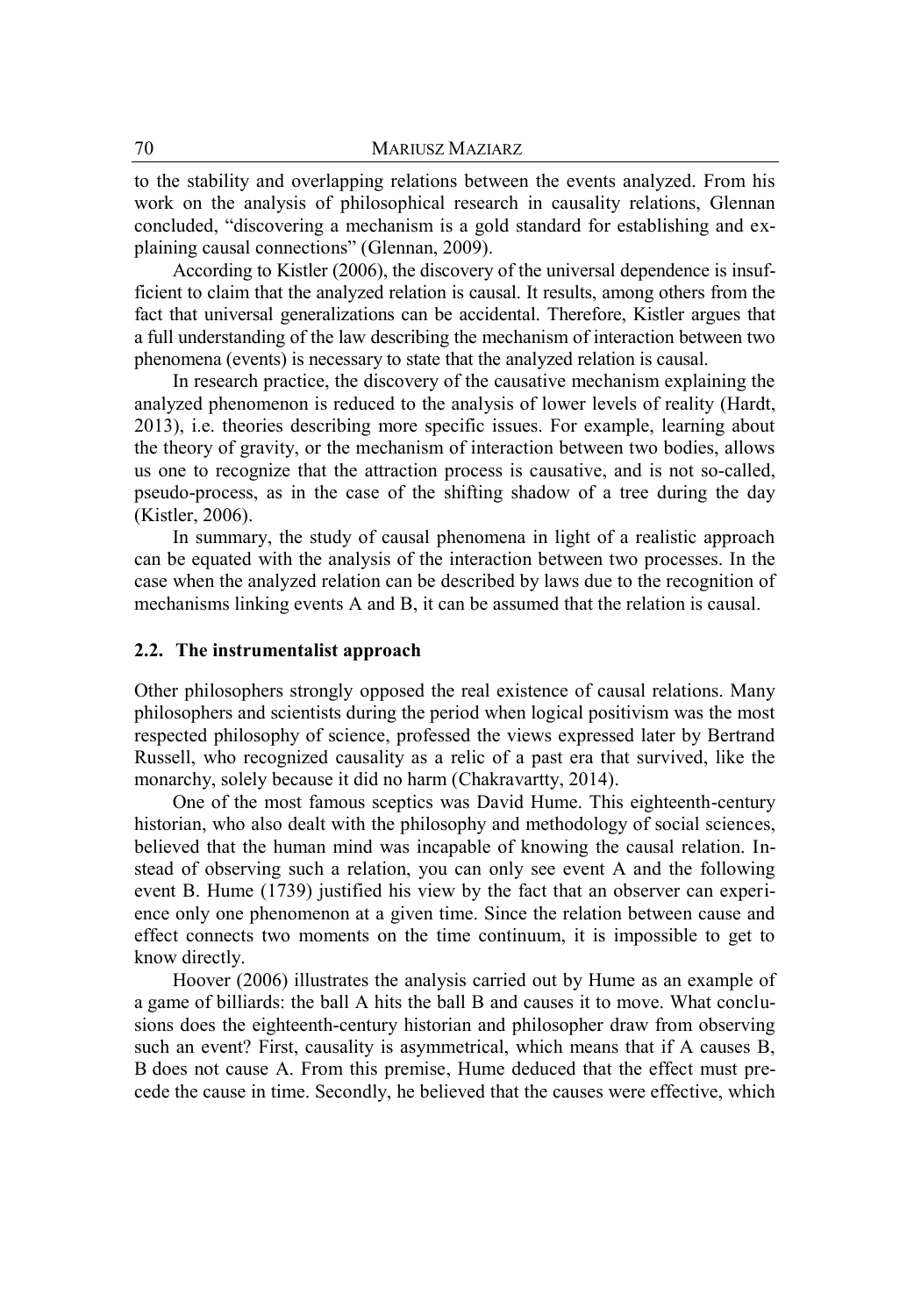meant that one should make a distinction between accidental correlation and causal relationship, the feature of which is that the first element of the relationship produces the effect.

Hume's scepticism was reflected in the view that a permanent relationship between cause and effect cannot be understood in any other way than by induction based on observing events in a temporal order. Therefore, Hume thought that talking about causes was a habit of the mind rather than a reasonably logical phenomenon.

Despite the popularization of his views, many classical economists have sought to analyze economic phenomena in terms of causes and effects. The most important were Ricardo and Mill (Maziarz, 2015). Mill (1966) proposed five methods of inference of causal relations from data: (i) agreement, (ii) difference, (iii) joint (or double) method of agreement and difference, (iv) residues and, (v) concomitant variations.

The method of difference allows to determine the cause of the investigated phenomenon when the observer must deal with two situations: in the first case, a certain effect occurred, in the second case—it did not. If these situations are similar in all aspects except one factor, this factor is considered the cause of the phenomenon.

Despite the existence of various ways of studying causality in the history of economics, modern econometrics urge the classical philosophers to justify their methods. Granger (2012), basing his argument on Hume's deliberations, asserted that it was possible to draw conclusions and formulate the conditions that a relation must fulfil to deserve the name causal. Granger's causality is characterized by two features:

(1) the cause happens prior to its effect,

(2) the cause has unique information about the future values of its effect.

Considering the tradition of the reductionist approach to causality, which is equated with a permanent relationship and time sequence, Wiener (1956) proposed the first definition of causality that may be used to develop methods for the quantitative evaluation of the occurrence of such a relationship:

For two simultaneously measured signals, if we can predict the first signal better by using the past information from the second one than by using the information without it, then we call the second signal causal to the first one.

On this basis, Granger (1980) proposed a definition of causality with three axioms. First, the past and the present may cause the future, but the reverse dependence is impossible. Second, the set of all relevant information  $(\Omega_n)$  does not contain unnecessary information, i.e. in the case when some variables  $(Z_n)$  are deterministically correlated with each other, they should be excluded from  $\Omega_{n}$ . Third, all causal relationships remain constant over time. On this basis, Granger developed his own definition of causality, which is presented below. To be able to apply it in the process of econometric testing in the analysis of the time series, a simplifying assumption should be made that  $\Omega_t$  only contains the relevant variables: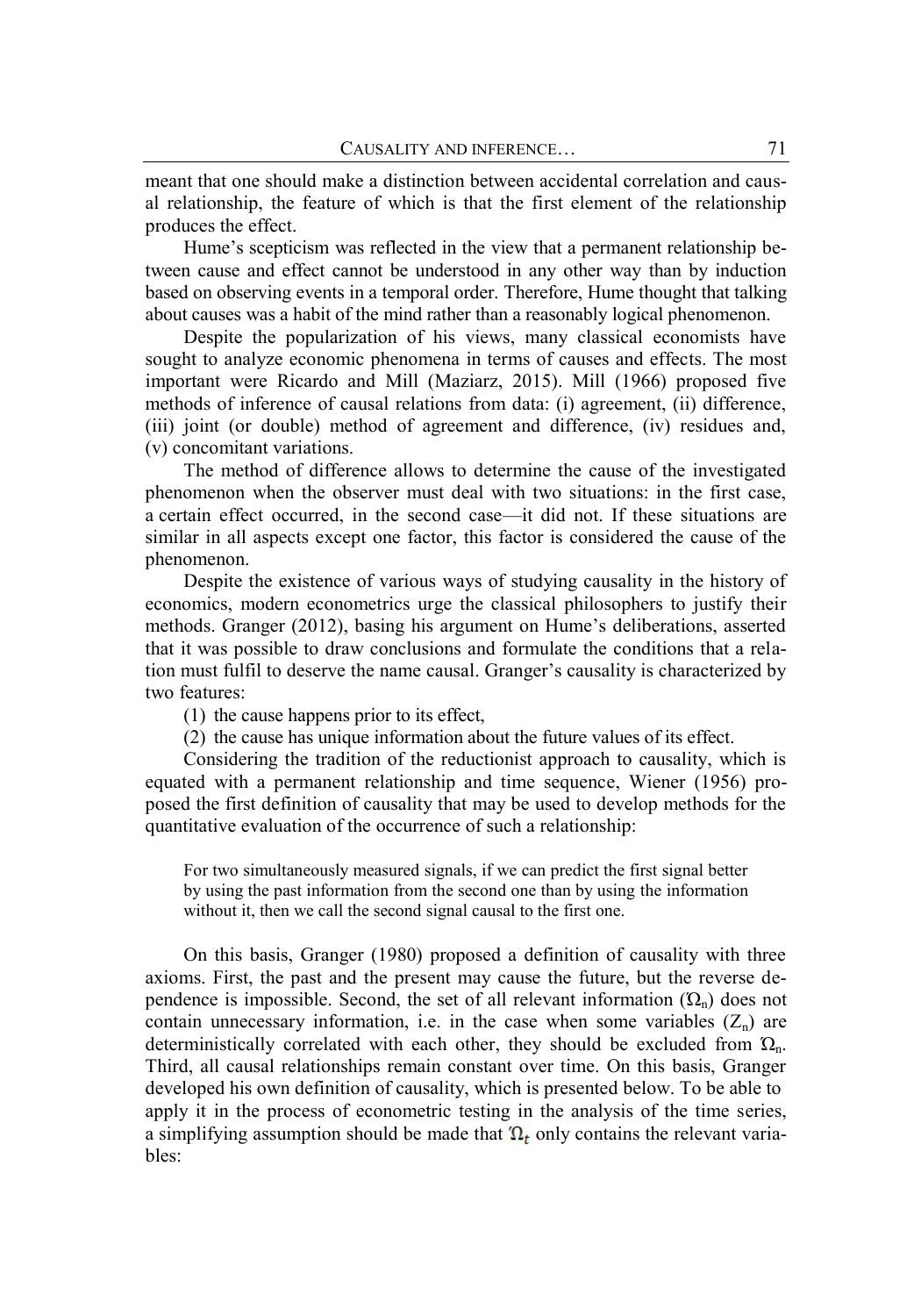*Y*<sub>n</sub> causes  $X_{n+1}$  if and only if:

 $P(X_{n+1} \in A | \Omega_n) \neq P(X_{n+1} \in A | \Omega_n - Y_n)$  for A

 $X_t$ ,  $Y_t$  – variables suspected of being a cause and an effect

 $\Omega_t$  – the information available as of time *t* in the entire universe.

It should be emphasized that Granger's causality tests are the only ones whose philosophical inspirations and assumptions have been investigated. The next section covers the areas of the latest research in economic philosophy devoted to the problem of causation, a comparison of selected economic research, and identification of the unresolved research problems.

### **3. Research on causality in contemporary philosophy of economics**

Based on the literature review, it can be concluded that in the contemporary methodology of economics, there is a lack of descriptive approaches to the methods used by economists to justify conclusions regarding the existence of causal relations in the economic reality. So far, no one has inquired what philosophical concepts and assumptions are at the basis of these methods. One exception is the statistical Granger causality tests (1969, 1980). Nor has there been any systematic study of the methodology currently used by economists to answer the questions raised here earlier. Other disciplines such as physics, chemistry, and biology that engage in the analysis of causality have been more pursuant. For example, Shadish, Cook and Campbell (2002) presented the theory of cause generalization grounded in the methodological analysis of activities undertaken by researchers in those areas of science. Woodward (2003), using case studies from the social sciences and a review of the methodological literature, stated that causation was understood by social researchers as an unchanged relation in the case of intervention.

Methodologists and economics philosophers have primarily focused on the historical development of understanding causality and methods devoted to its cognition used by economists and their normative investigations that are not closely related to the research practice of economists. Consequently, no theoretical framework for conducting fruitful economic studies or formulating appropriate recommendations for economic politicians have evolved.

Writings aimed at presenting a review of the methods of understanding the causal relations used by economists, focus on the analysis of the views of philosophers of economics, presenting the historical outline and discussing selected contemporary methods that are not widely used. For example, LeRoy (2004) emphasizes the essence of the graph-theoretical approach, without discussing the current research practice of economists. Hoover presents historical development and philosophical justification of selected historical theoretical and econometric methods, discussing, among others, research of the Cowles Commission and understanding of causality by Herbert Simon (Hoover, 2006). Monographic studies analyzing the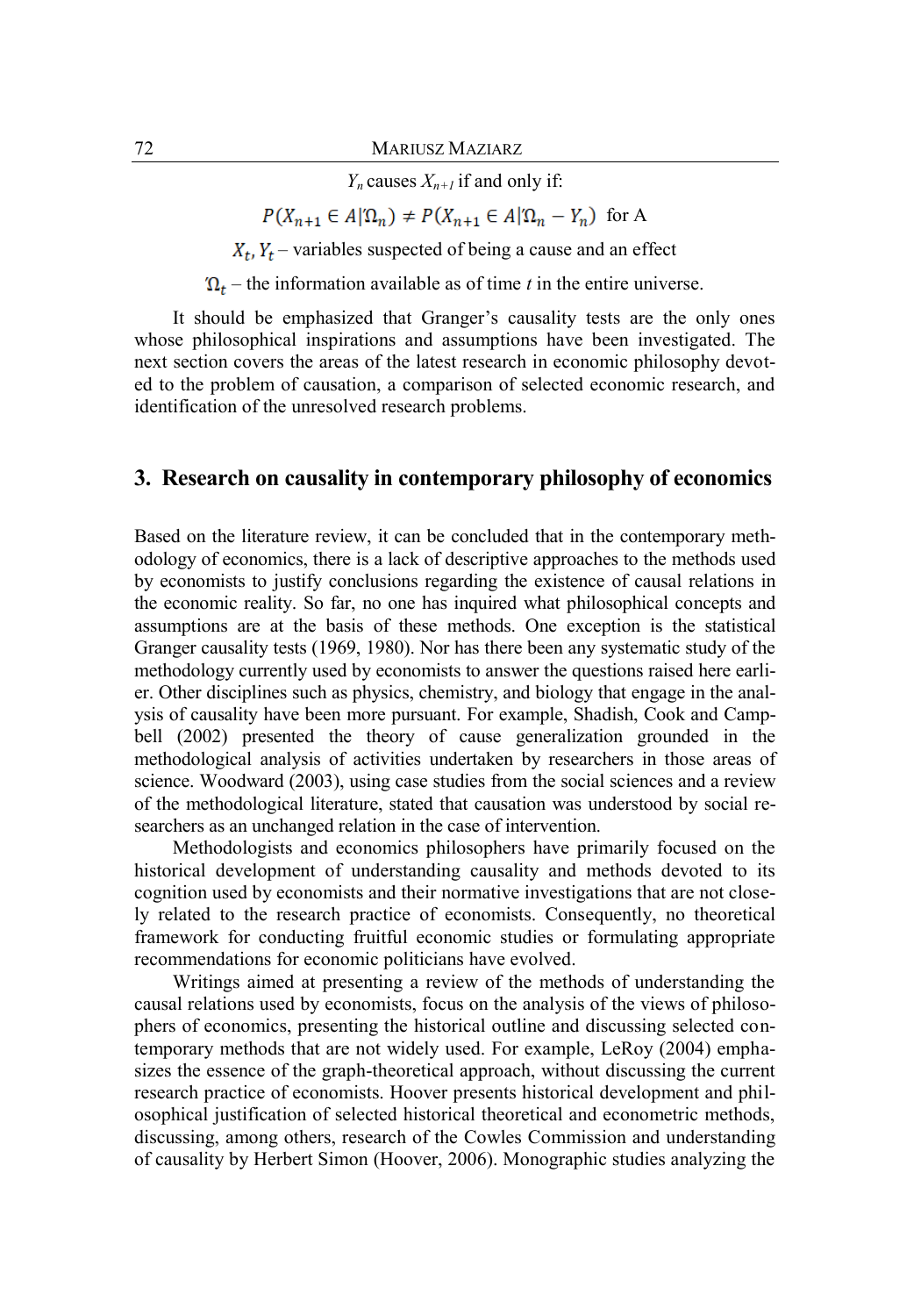epistemology of the causality of a chosen economist or one school of economic thought are also popular. An example of this is the work of Hammond (2005), who analyzed the understanding of the concept of causality and methodology used by Milton Friedman, the creator of monetarism. Likewise, Blaug (1992) devoted to the understanding of causality by John Stuart Mill and other philosophers of the  $18<sup>th</sup>$  and  $19<sup>th</sup>$  centuries.

For normative analyzes, one can include, famous among methodologists of economics, Cartwright's work (2007a), which made a philosophical analysis of ontology and epistemology of causality and argued that investigations of causal relation were possible not only by means of randomized controlled trials but also by other hypothetical-deductive methods, e.g., econometric models for measuring the average impact of an intervention on a dependent variable. Cartwright suggested that the choice of a method should be determined by the scope and type of knowledge about the analyzed phenomenon (2007a). Pearl (2009) presented and unified four philosophical approaches to causation the probabilistic, manipulative, counterfactual, and structural, and devises such as simple mathematical tools for studying the relationships between causal connections in the studied phenomena. Hoover (2001) dealt with the problem of causality in macroeconomics, but he analyzed not the practice of economists, but methodological research devoted to this problem. The exceptions to the above systematization of methodological research on understanding and causation in economics are articles devoted to these issues in behavioural economics (for example: Loewenstein, 1999), although the normative approach is also dominant on this ground, i.e. the formulation of recommendations for increasing the role of experiments in the methodology of economics (for example, Harrison & List, 2004).

Over the past few years there has been a significant increase in interest in the causality problem, as evidenced by the increase in the number of articles appearing in the important journals devoted to the problems of the philosophy of economics (among others "Economics and Philosophy", "Journal of Economic Methodology", "Economics, Politics", "Philosophy and Economics"). However, most of the recent writings are normative examinations offering few applications to the research practice of economists. Grüne-Yanoff (2015), not unlike many philosophers of economics, takes a realist stand and argues that the justification for the decision to undertake economic intervention is appropriate only when it refers to causal mechanisms. LeRoy's investigations (2015) also belong to the trend of normative approaches to the problem of causality in the methodology of economics. He considered the features a theoretical model must have to allow for the deductive cognition of unchanging relationships under the influence of intervention (*implementation-neutral causation*). Cleveau and Mireles-Flores (2014) deserve credit for their efforts in the research on the epistemology of causality of the recent years, and their attempt to address the question of understanding the concept of causality by economists based on a methodological analysis of the OECD study (1994) on the causes of unemployment. Cleveau and Mireles-Flores (2014) state that economists rarely express *explicitly* which philosophical causation theory they consider to be true and present a point of view that the question about the adequacy of, among others, regularity theory, probabilistic theory, counterfactual theory, process theory, or manipulation theory remains open.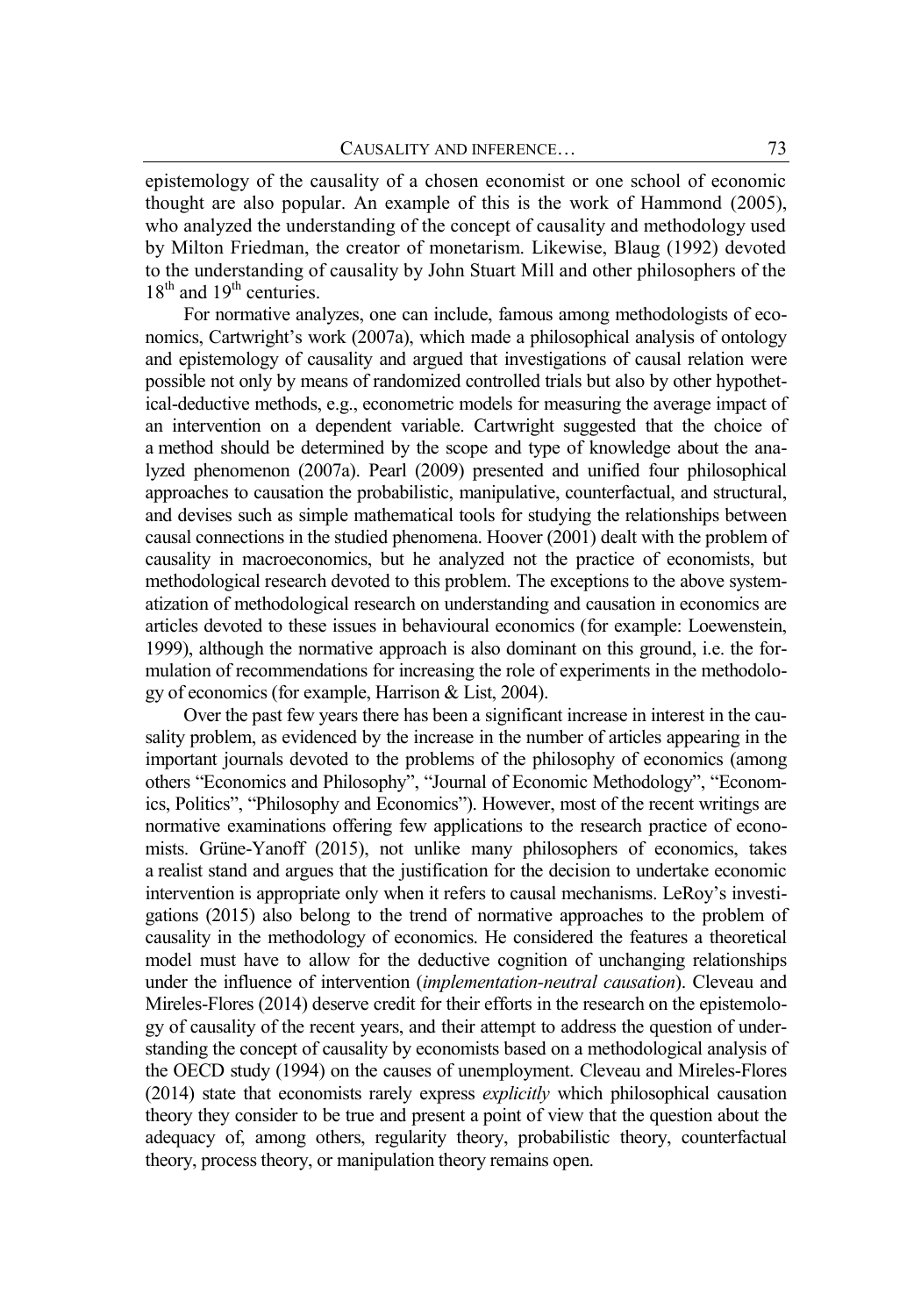# **4. Research practice of economists**

The need to conduct research on the epistemology of causality in modern economic research is emphasized by the observation of economists' practice and the lack thereof in the current philosophy of economics. First, methodological pluralism can be observed in contemporary economic research. Economics has failed to developed a uniform methodology, and competitive schools of thought (research paradigms) contribute to situations where, on the basis of the same empirical data, economists come to different conclusions about the direction or existence of causation, e.g., contradicting results of research on the relationship between the monetary base and economic growth or the threshold hypothesis (Stock & Watson, 1989; Maziarz, 2017). Second, the analysis of economists' research practice indicates that it draws causal conclusions on the basis of premises unjustified from the perspective of modern philosophy of economics.

There are frequent cases of making conclusions about the causal nature of a relationship based on observations of precedence over time, correlations or differences in mean values in different subgroups of the studied population. Two case studies based on high-profile articles in recent years will be discussed below. The authors of these articles, basing on their econometric observations arrived at opposing conclusions. It is worth emphasizing that the results of the research have been used to justify the economic policy conducted by the governments that allows presuming that they have been interpreted in terms of causality. The use of the research discussed below to make decisions on economic policy confirms Woodward's observation that scientists interested in social sciences treat instrumentalist causality, naming such permanent relationships despite interventions (Woodward, 2003).

The first case study will be based on the Reinhart-Rogoff (2010) case, which is misunderstood by previous commentators. Namely, this is not an error highlighted by Herndon, Ash and Pollin (2014), but the different research methods used by Reinhart and Rogoff (2010) lead to different results (compare point 4.1). The second case study will be based on research on the truth of the expansionary fiscal contraction hypothesis, where, as in the previous case, Guajardo, Leigh & Pescatori (2010), and Alesina & Ardagna (2009) reached different conclusions.

In addition, the analysis of economists' research practice indicates that there are cases when they apply methodology grounded in the philosophy of economics in a manner not recommended by methodologists. An example of such a situation may be the Madrak-Grochowska and Żurek (2011) research, which used Granger's causality tests to analyze the relationship between the time series of variation of returns on selected stock market indices, i.e. to study a phenomenon that, according to current theoretical knowledge, is not causative. It is worth noting that the author of the method objected to such application of the causality test, arguing that this may lead to incorrect conclusions (Granger, 1969). Furthermore, practising economists often focus on one of the methods (theoretical deduction or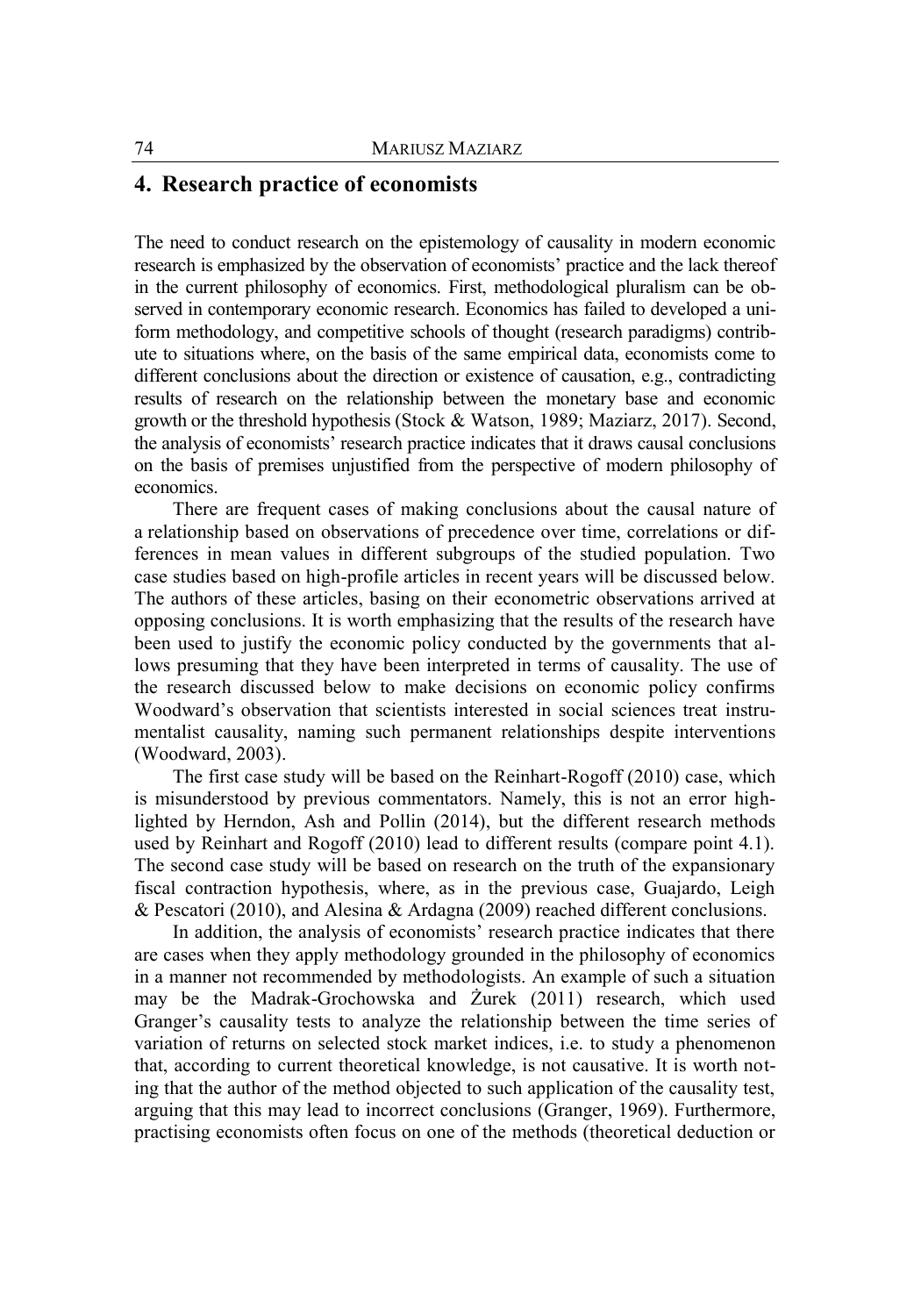econometric analysis of correlations) resulting from the two main philosophical approaches to the problem of causality, which can also lead to wrong conclusions (Maziarz, 2015).

#### **4.1. The Reinhart-Rogoff affair**

The so-called Reinhart-Rogoff affair is a term applied to the discussion caused by the publication of two high-profile and influential articles. Reinhart and Rogoff (2010), on the basis of their historic database containing some 3000 observations of the level of public debt to GDP ratio for 44 countries over nearly 200 years, presented results indicating the existence of a threshold in the relationship between the said indicator and the economic development rate. According to the threshold hypothesis formulated in the article, *Growth in a Time of Debt* (2010), public debt exceeding 90% of the public debt-to-GDP ratio significantly slowed economic growth.

Their article was criticized by Herndon, Ash and Pollin (2014), who, after unsuccessful attempts to replicate and receive a spreadsheet used by Reinhart and Rogoff to perform calculations, indicated three errors: (1) the wrong formula in the spreadsheet (which omitted the first five countries in alphabetical order), (2) way of counting the average and (3) not including a time series representing New Zealand data in the database.

It is worth noting that the only mistake is the incorrect specification of the formula adding up the cells in a spreadsheet, which led to the omission of the average economic development of Australia, Austria, Belgium, Canada and Denmark. The error did not significantly affect the estimated average values (differences between 0.1 and 0.3 percentage points were noted). The other two errors pointed out by Herndon, Ash and Pollin rather deserve the name of different methodological choices, because there are arguments justifying the non-inclusion of the New Zealand debt time series and the weighted average use by Reinhart and Rogoff  $(2010)$ <sup>1</sup> Considering the impact of alternative methodological choices on estimating the economic growth rate in four groups of countries / years separated due to the variation in the value of the public debt to GDP ratio, which is much larger than the role of the above-mentioned error (see Table 1), it can be concluded that—contrary to the previous comments present in the literature on the subject—the differences in results obtained by Reinhart & Rogoff (2010), and Herndon, Ash & Pollin (2014) are not a result of an error but due to different methodological choices.

<sup>&</sup>lt;sup>1</sup> The autocorrelation and the phenomenon of debt overhangs, indicated in the literature on the subject, cause that using an unweighted arithmetic mean could lead to misleading results (Dafermos, 2015; Reinhart, Reinhart & Rogoff, 2012; cf. Maziarz, 2018).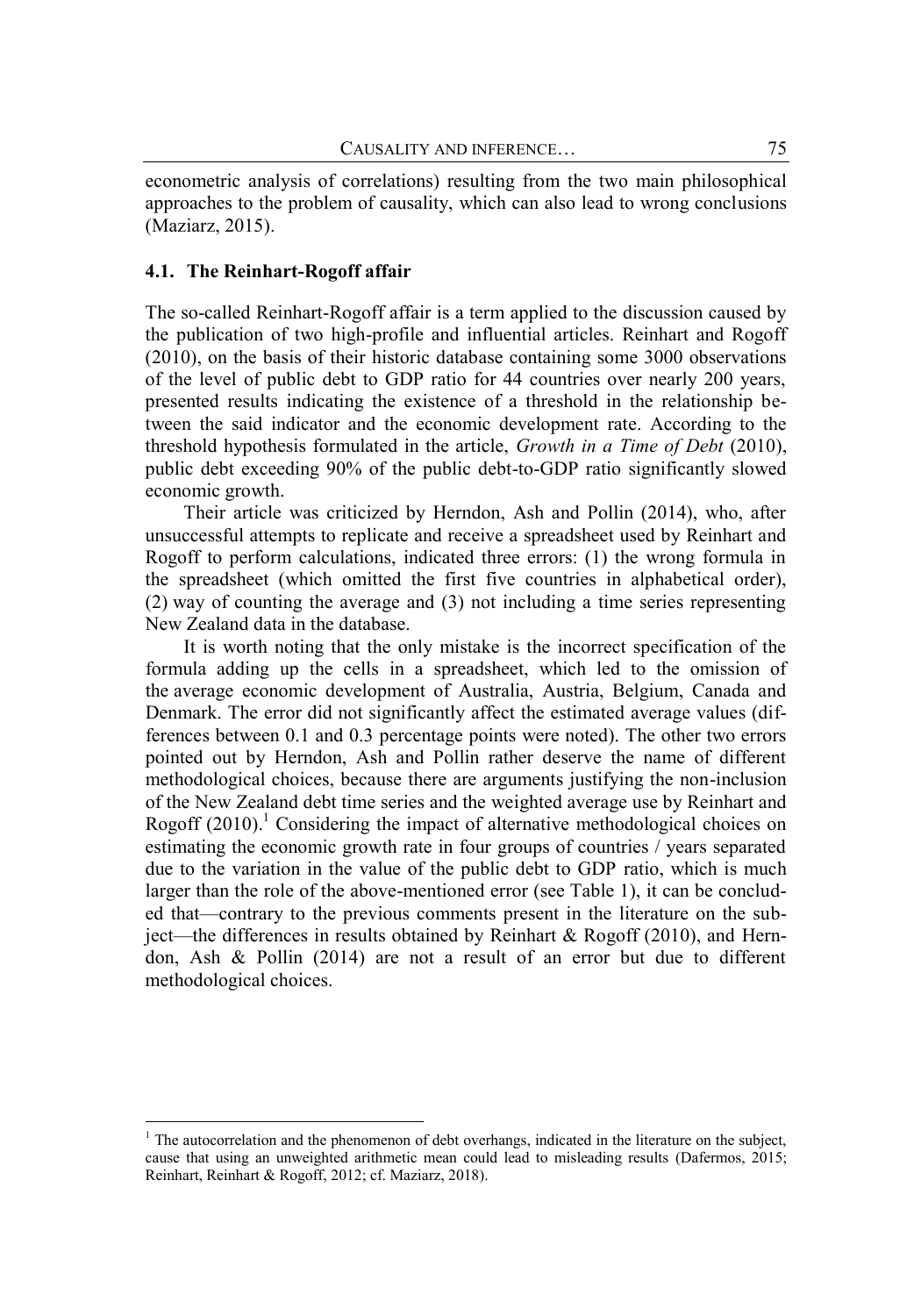|                                                 | Category: public debt to GDP |         |         |      |
|-------------------------------------------------|------------------------------|---------|---------|------|
| Method                                          | $< 30\%$                     | 30%-60% | 60%-90% | >90% |
| Results corrected by<br>Herndon, Ash and Pollin | 4.1                          | 3.1     | 3.2     | 2.2  |
| Elements of replication                         |                              |         |         |      |
| Error in the spreadsheet                        | 4.0                          | 3.0     | 3.2     | 1.9  |
| A selective choice of years                     | 4.2                          | 3.1     | 3.2     | 1.9  |
| Weighted average                                | 4.0                          | 3.0     | 3.0     | 1.9  |
| Results published by<br>Reinhart and Rogoff     | 4.1                          | 2.8     | 2.8     | -0.1 |

Table 1. Average growth rates published by Reinhart and Rogoff (2010) and values obtained by Herndon, Ash and Pollin (2014) during the replication of their study

*Note*. Adapted from "Does high public debt consistently stifle economic growth? A critique of Reinhart and Rogoff," by Th. Herndon, M. Ash & R. Pollin, 2014, *Cambridge Journal of Economics*, *38*(2), 257–279.

Although Reinhart and Rogoff (2010) formulating the hypothesis that "high debt/GDP levels (90 per cent and above) are associated with notably lower growth outcomes" they did not claim that their discovery is of a causal nature, but the 90% threshold hypothesis was interpreted in this way by many academic economists and economic politicians. The article *Growth in a Time of Debt* has been named by Krugman (2013), one of the most important economic analyzes of recent years. The results obtained by Reinhart and Rogoff deserved such a title thanks to the fact that their publications appeared during the financial crisis when issues of public debt size and its impact on economic growth gained importance in conjunction with the increased indebtedness of many countries due to the necessity to finance rescue plans for bankrupt banks. The article has been cited in the US Republican budget and by Oli Rehn, European Commissioner for the Economy of the European Union. In addition, it was appealed to by many politicians, including Manuel Barroso, Angela Merkel and Wolfgang Schaube (Botsch, 2013; Smith, 2013).

#### **4.2. Research on the hypothesis of the expansionary fiscal contraction**

Considering the current opinion among some economists about the need to reduce the size of the public debt in many countries of the world, which, in response to the financial crisis, decided to implement stimulus packages financed by bond sales, the question is: when should budget cuts be made? The cliometry experts, who are investigating the expansionary fiscal contraction hypothesis, try to answer the question-is it better for the average pace of economic development to immediately limit public debt, or is it more fruitful to wait until the country leaves the recession? The hypothesis was formulated nearly three decades ago, but the question of whether budget cuts have a positive impact on the pace of economic development and in the short term, remains unanswered.

As in the case of the contrasting results obtained in the two aforementioned studies, the opinions of economists about the short-term impact of budget cuts on economic growth are divided. Keynesians, believing in stable prices and wages in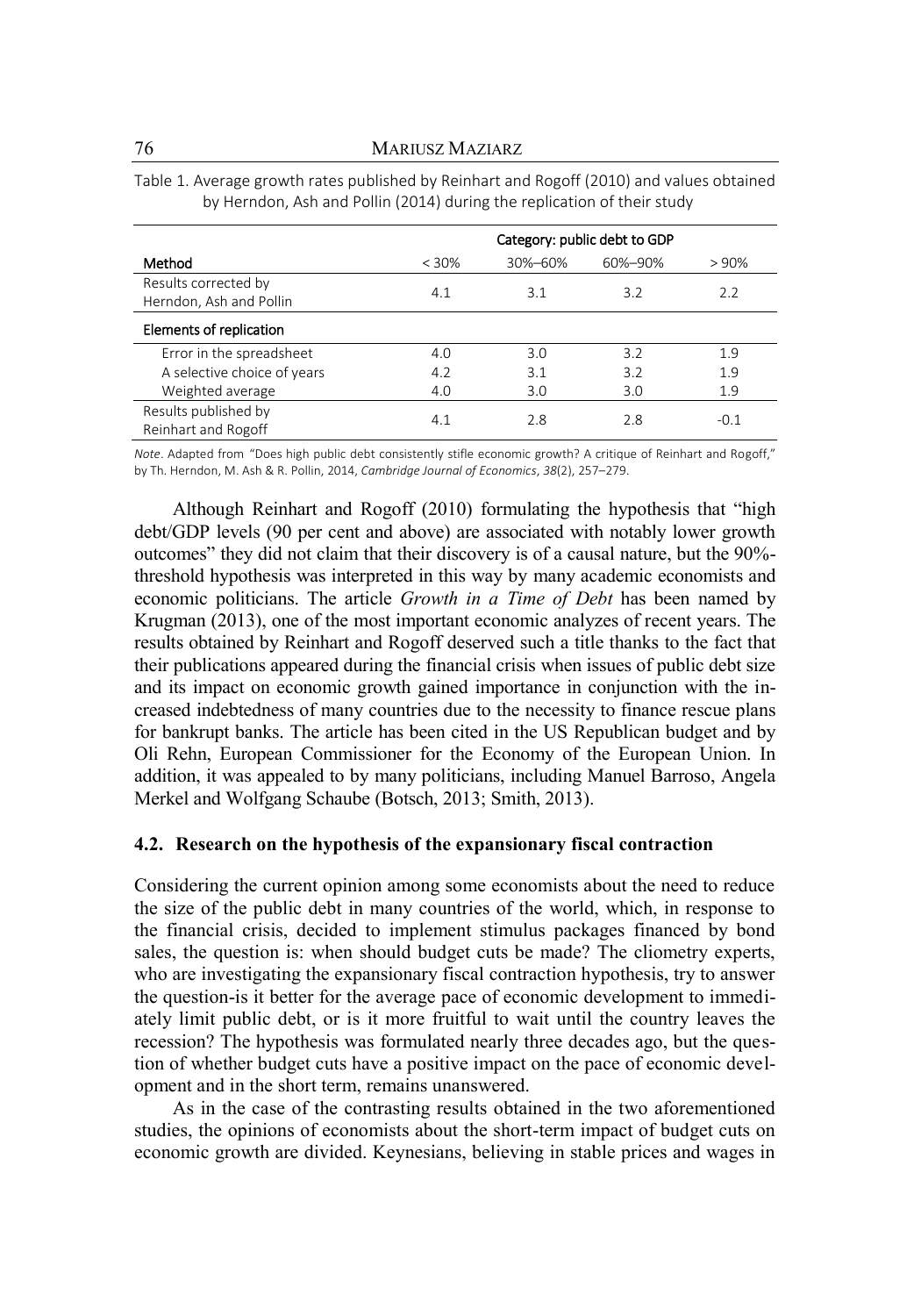the short term, argue that budget cuts contribute to a short-term recession (or a slowdown) resulting in a drop in aggregate demand. On the other hand, neoclassical economists argue that reducing the deficit may have a positive impact on the pace of economic development even in the short term, due to the increase of the wealth of consumers (by reducing tax rates and the risk premium) and reduction of wages that positively affects competitiveness (Alesina & Perotti, 1996).

Due to the alternative theoretical approaches, the research on the expansionary fiscal contraction hypothesis has focused on the cliometrics analysis of the impact of reducing the deficit on economic growth in the past. The first step in such an analysis is to indicate the years when individual countries made budget cuts. Guajardo, Leigh and Pescatori (2010) decided to conduct their analysis based on the methodology developed by Romer and Romer (2007), who, in turn, based their research on fiscal shocks on the analysis of descriptive sources. Guajardo, Leigh and Pescatori (2010), using an action-based approach, analyzed *OECD Economic Surveys, IMF Staff Reports, IMF Recent Economic Developments* and other reports and government documents related to budget policy. Since econometric analysis of changes in the pace of economic development in the years following the budget-cuts identified, they concluded that the hypothesis of expansionary fiscal contraction is not supportable.

Alesina and Ardagna (2009) analyzed the years in which the cuts were made and changes in the volume of cyclically adjusted primary balance (CAPB) to indicate Cliometrics experts used the correction method developed by Blanchard (1990). After identifying the years when the adjusted budget deficit decreased by more than 1.5% of GDP and analyzing changes in GDP in subsequent years, economists have concluded that the hypothesis of expansionary fiscal contraction is valid.

The contradiction of the conclusions discussed above results from the use of different methods identifying the moments of budget cuts. An analysis of the years indicated in both articles shows that only 30% of budget cuts were identified by both methods at the same time (see Table 2). Both methodologies are widely used and supported by their followers making it difficult to choose one over the other (2018).

The second similarity in these two studies is that economists, formulate their recommendations for economic policy on the analysis of historical relationships between time series. The article by Guajardo, Leigh and Pescatori (2010) was published in the report of the International Monetary Fund—*World Economic Outlook,* devoted to the current macroeconomic situation and ways to counteract the crisis. Authors *explicitly* support the recommendations formulated at the end of the article by Alesina and Ardagna, who advised the immediate reduction of the size of the budget deficit and public debt. On the other hand, Guajardo, Leigh and Pescatori using the cliometric observations recommended economic policies to refrain from budget reforms until the economies leave the recession.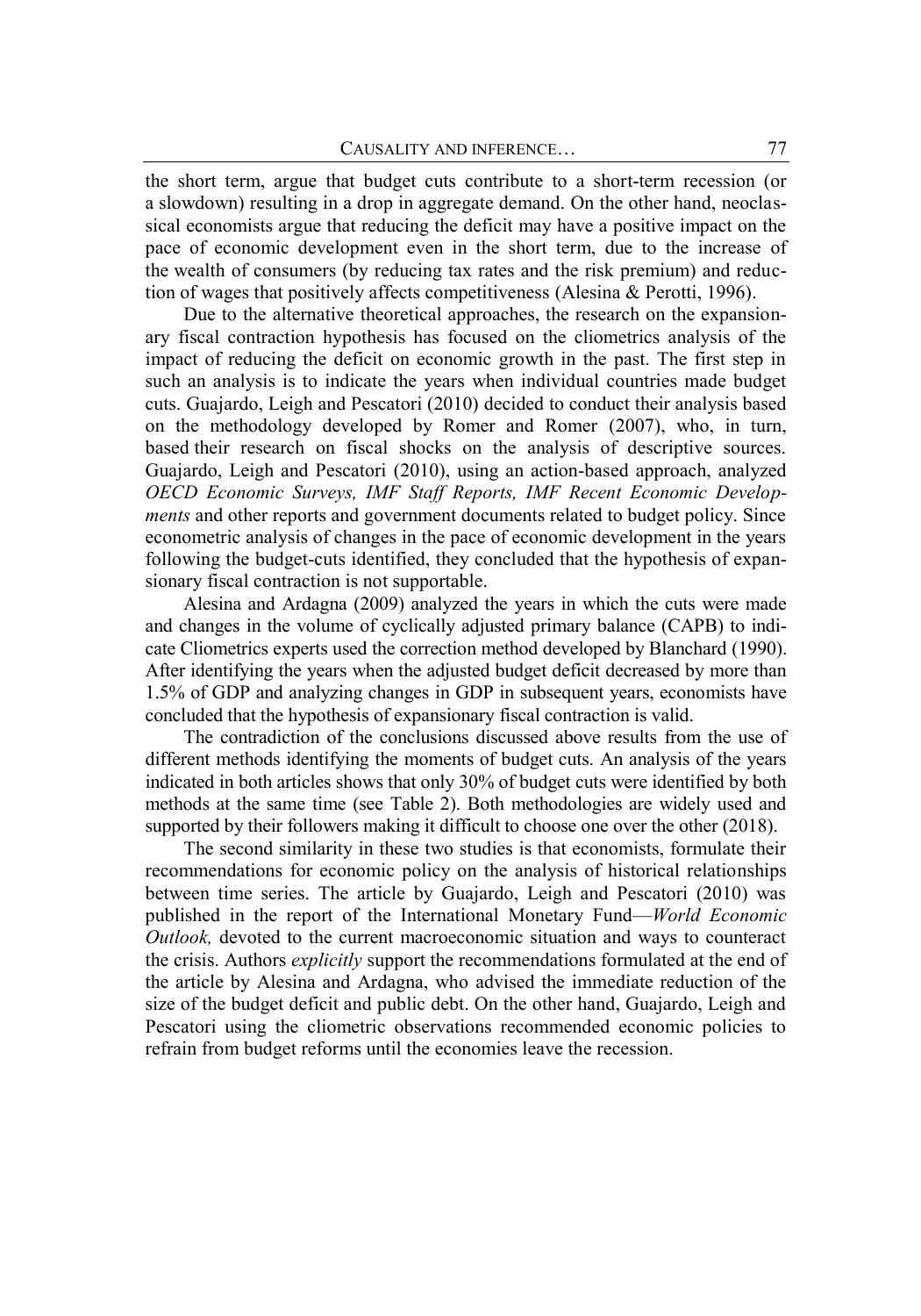78 MARIUSZ MAZIARZ

| Country            | Guajardo, Leigh & Pescatori (2010) | Alesina & Ardagna (2009)                 |  |
|--------------------|------------------------------------|------------------------------------------|--|
| Australia          | 1986; 1987                         | 1987; 1988                               |  |
| Austria            |                                    | 1984; 1996; 1997; 2005                   |  |
| Belgium            | 1982; 1983; 1987; 1993             | 1982; 1984; 1987; 2006                   |  |
| Denmark            | 1983; 1984; 1985; 1986             | 1983; 1984; 1985; 1986; 2005             |  |
| Finland            | 1992; 1993; 1994; 1996; 1997; 1998 | 1981; 1984; 1988; 1994; 1996; 1998; 2000 |  |
| France             |                                    | 1996                                     |  |
| Greece             |                                    | 1986; 1991; 1994; 1996; 2005; 2006       |  |
| Spain              |                                    | 1986; 1987; 1994; 1996                   |  |
| <b>Netherlands</b> |                                    | 1983; 1988; 1991; 1993; 1996             |  |
| Ireland            | 1982; 1983; 1987; 1988; 2009       | 1984; 1987; 1988; 1989; 2000             |  |
| Japan              | 1997                               | 1984; 1999; 2001; 2006                   |  |
| Canada             |                                    | 1981; 1986; 1987; 1995; 1996; 1997       |  |
| Germany            | 1997                               | 1996; 2000                               |  |
| Norway             |                                    | 1980; 1983; 1989; 1996; 2000; 2004; 2005 |  |
| New Zeland         |                                    | 1987; 1989; 1993; 1994; 2000             |  |
| Portugal           | 1983; 2002                         | 1982; 1983; 1986; 1988; 1992; 1995;      |  |
|                    |                                    | 2002; 2006                               |  |
| United             | 1991                               |                                          |  |
| <b>States</b>      |                                    |                                          |  |
| Sweden             | 1983; 1993; 1995; 1996; 1997       | 1981; 1983; 1984; 1986; 1987; 1994;      |  |
|                    |                                    | 1996; 1997; 2004                         |  |
| Great              | 1981; 1997                         | 1982; 1988; 1996; 1997; 1998; 2000       |  |
| <b>Britain</b>     |                                    |                                          |  |
| Italy              | 1992; 1993; 1995; 1997             | 1980; 1982; 1990; 1991; 1992; 1997; 2007 |  |

Table 2. Comparison of years indicated as periods of budget cuts in selected countries.

*Note*. Adapted from "It's all in the eye of beholder," by M. Maziarz, 2019, *Argumenta Oeconomica* (manuscript accepted for publication).

# **5. Conclusions**

The discrepancy between the philosophy of economics and the research practice of economists is particularly strong in the field of ontology and epistemology of causality and causal relations in the economy. The case studies discussed above show that economists make recommendations for economic politicians, i.e. they state the existence of causal relationships based on premises which—according to the contemporary philosophy of economics—are unjustifiable. On the other hand, modern philosophers who specialize in issues related to economics and social sciences and methodologists seem to draw normative conclusions that, due to their restrictiveness, cannot be observed while conducting research by economists.

McCloskey (1998) strongly opposed the formulation rules limiting the freedom and ingenuity of scientists on the basis of methodological research. However, McCloskey recommended that the philosophers of science dealing with descrip-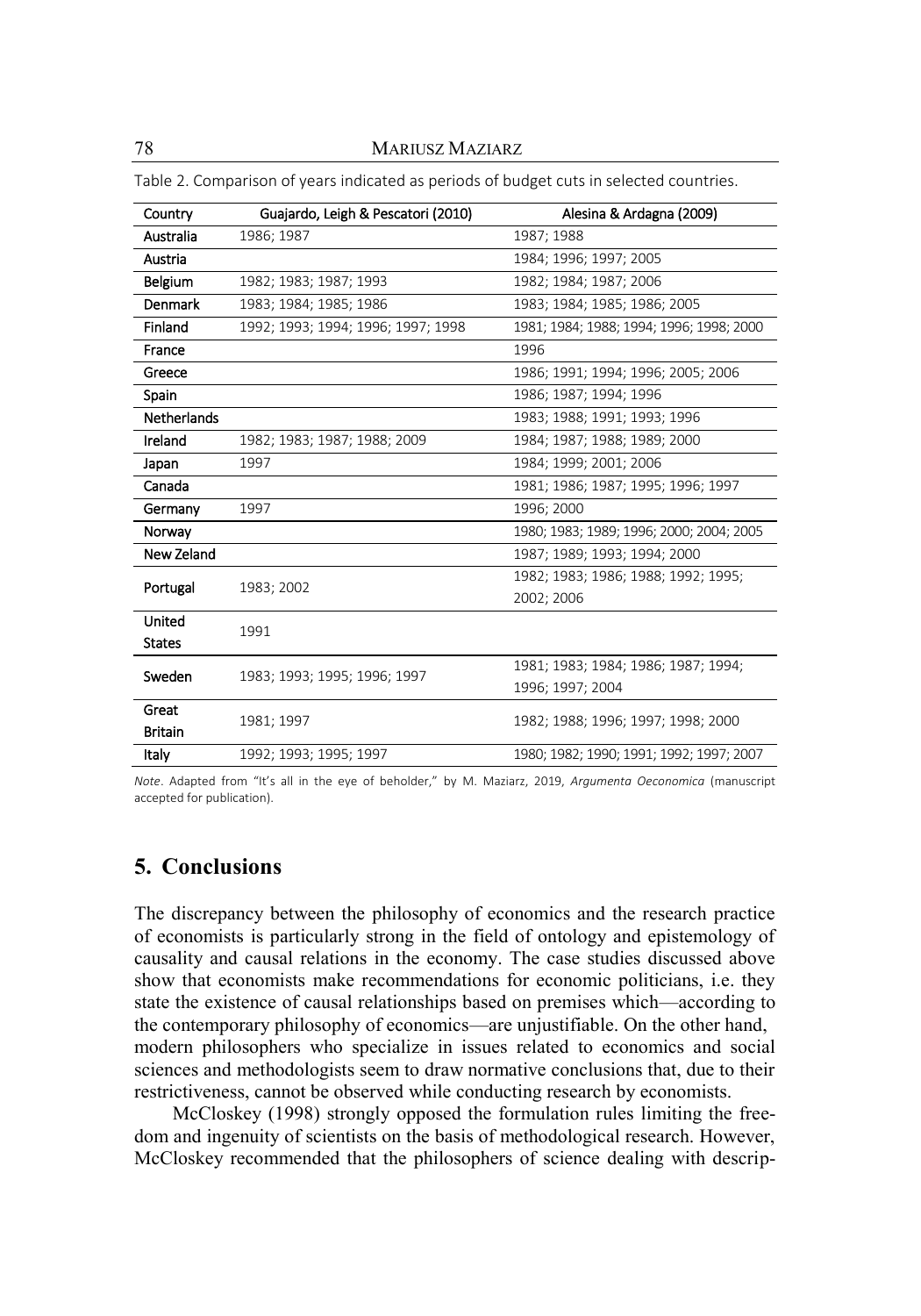tive analyzes of research practice and ways of justifying their results, and the discrepancy between the aforementioned studies on causality in the philosophy of economics and the methods of inference of causal relations by economists in the case studies discussed, it is possible to formulate research problems that have not yet been undertaken and analyzed exhaustively:

- (1) What research methods contemporary economists use to infer causal relations?
- (2) What philosophical assumptions are based on these methods?
- (3) Which of the philosophical theories of causality reflect the understanding of this term by economists?
- (4) Which of the paradigms of the philosophy of science best describes the activities of economists?

The solution to the above research problems through systematic research on the scientific practice of economists will allow us to understand the methods of investigating causal relationships used in research and their limitations. In addition, by applying—for example—the approach of reference semantics, i.e. attempting to answer the question what features an economic reality would have had, what causal relations would have to be, that the methods used by economists would be appropriate, it would be possible to formulate conclusions on the ways of understanding causality by economists and an indication of these paradigms of philosophy of science and philosophical theories of causality that offer the greatest descriptive adequacy.

# **References**

- Alesina, A., & Ardagna, S. (2009). Large changes in fiscal policy: Taxes versus spending. *NBER Working Papers*, No. 15438.
- Alesina, A., & Perotti, R. (1996). Fiscal adjustments in OECD countries: Composition and macroeconomic effects. *NBER Working Paper*, No. 5730.
- Beebee, H. (2009). Introduction. In H. Beebee, Ch. Hitchcock, & P. Menzies (Eds.), *The Oxford handbook of causation*. London: Oxford University Press.
- Bhaskar, R. (1997). *A realist theory of science*. London: Verso.
- Blanchard, O. (1990). Suggestions for a new set of fiscal indicators. *OECD Economics Department Working Papers*, *79*.
- Blaug, M. (1992). *The methodology of economics. Or how economists explain*. Cambridge University Press.
- Botsch, A. (2013). Hypocritical versus hippocratic economics. In Th. Palley & G. Horn (Ed.), *Restoring shared prosperity. A policy agenda from leading Keynesian economists*. Dusseldorf: Boeckler.

Cartwright, N. (1989). *Nature's capacities and their measurement.* Oxford University Press.

- Cartwright, N. (2006). Where is the theory in our "Theories" of Causality? Journal *of Philosophy*, *103*(2), 55–66.
- Cartwright, N. (2007a). Are RCTs the gold standard? *BioSocieties*, *2*, 11–20.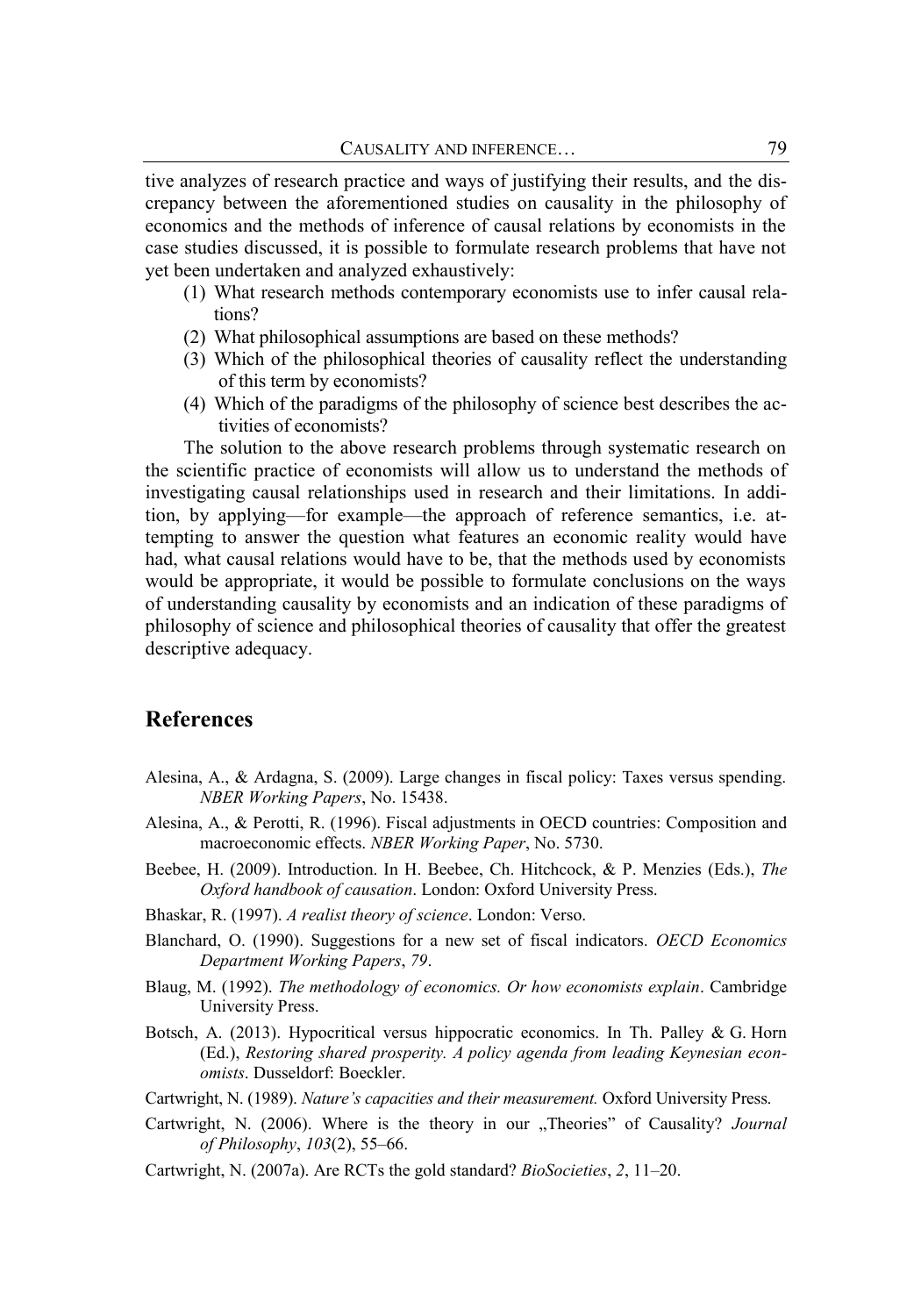Cartwright, N. (2007b). *Hunting causes and using them: Approaches in philosophy and economics.* Cambridge University Press.

Chakravartty, A. (2014). Causal realism: Events and processes. *Erkenntnis*, *63*, 7–31.

- Claveau, F., & Mireles-Flores, L. (2014). On the meaning of causal generalisations in policy-oriented economic research. *International Studies in the Philosophy of Science*, *28*(4), 397–416.
- Dafermos, Y. (2015). The 'other half' of the public debt-economic growth relationship: A note on Reinhart and Rogoff. *European Journal of Economics and Economic Policies: Intervention*, *12*(1), 20–28.
- Esfeld, M. (2011). Causal realism. In H. Beebee, Ch. Hitchcock, & P. Menzies (Eds.), *The Oxford Handbook of Causation*. Oxford University Press.
- Glennan, S. (2009). Mechanisms. In H. Beebee, Ch. Hitchcock, & P. Menzies (Eds.), *The Oxford Handbook of Causation*. Oxford University Press.
- Granger, C. W. J. (1969). Investigating causal relations by econometric models and crossspectral methods. *Econometrica*, *37*(3), 424–438.
- Granger, C. W. J. (1980). Testing for causality. A personal viewpoint. *Journal of Economic Dynamic and Control*, *2*(4), 329–352.
- Granger, C. W. J. (2012). Forecasting. In U. Mäki (Ed.), *Philosophy of economics*. Helsinki: Elsevier.
- Grüne-Yanoff, T. (2015). Why behavioral policy needs mechanistic evidence. *Economics and Philosophy*, *32*(3), 1–21.
- Guajardo, J., Leigh, D., & Pescatori, A. (2010). Will it hurt? Macroeconomic effects of fiscal policy: evidence from industrial and developing countries. In *World Economic Outlook* (pp. 93–124). International Monetary Fund.
- Hammond, D. (2005). *Theory and measurement: Causality issues in Milton Friedman's monetary economics*. Cambridge University Press.
- Hardt, Ł. (2013). *Studia z realistycznej filozofii ekonomii*. Warsaw: C.H. Beck.
- Harrison, G., & List, J. (2004). Field experiments. *Journal of Economic Literature*, *12*(1), 1009–1055.
- Herndon, Th., Ash, M., & Pollin, R. (2014). Does high public debt consistently stifle economic growth? A critique of Reinhart and Rogoff. *Cambridge Journal of Economics*, *38*(2), 257–279.
- Hoover, K. (2001). *Causality in macroeconomics*. Cambridge University Press.
- Hoover, K. (2006). Causality in economics and econometrics. In *New Palgrave Dictionary of Economics*. London: Palgrave.
- Kistler, M. (2006). *Causation and laws of nature*. London: Routledge.
- Krugman, P. (2013). How the case for austerity has crumbled. *New York Review of Books*, *6*.
- LeRoy, S. (2004). Causality in economics. *LSE Centre for Philosophy of Natural and Social Science*, Technical Report 20/04 ["Causality: Metaphysics and Methods"].
- LeRoy, S. (2015). Implementation-neutral causation. *Economics and Philosophy*, *32*(1), 121–142. doi: 10.1017/S0266267115000280
- Lewis-Beck, M. (2003). *The SAGE Encyclopaedia of Social Science Research Methods*. Washington: SAGE.